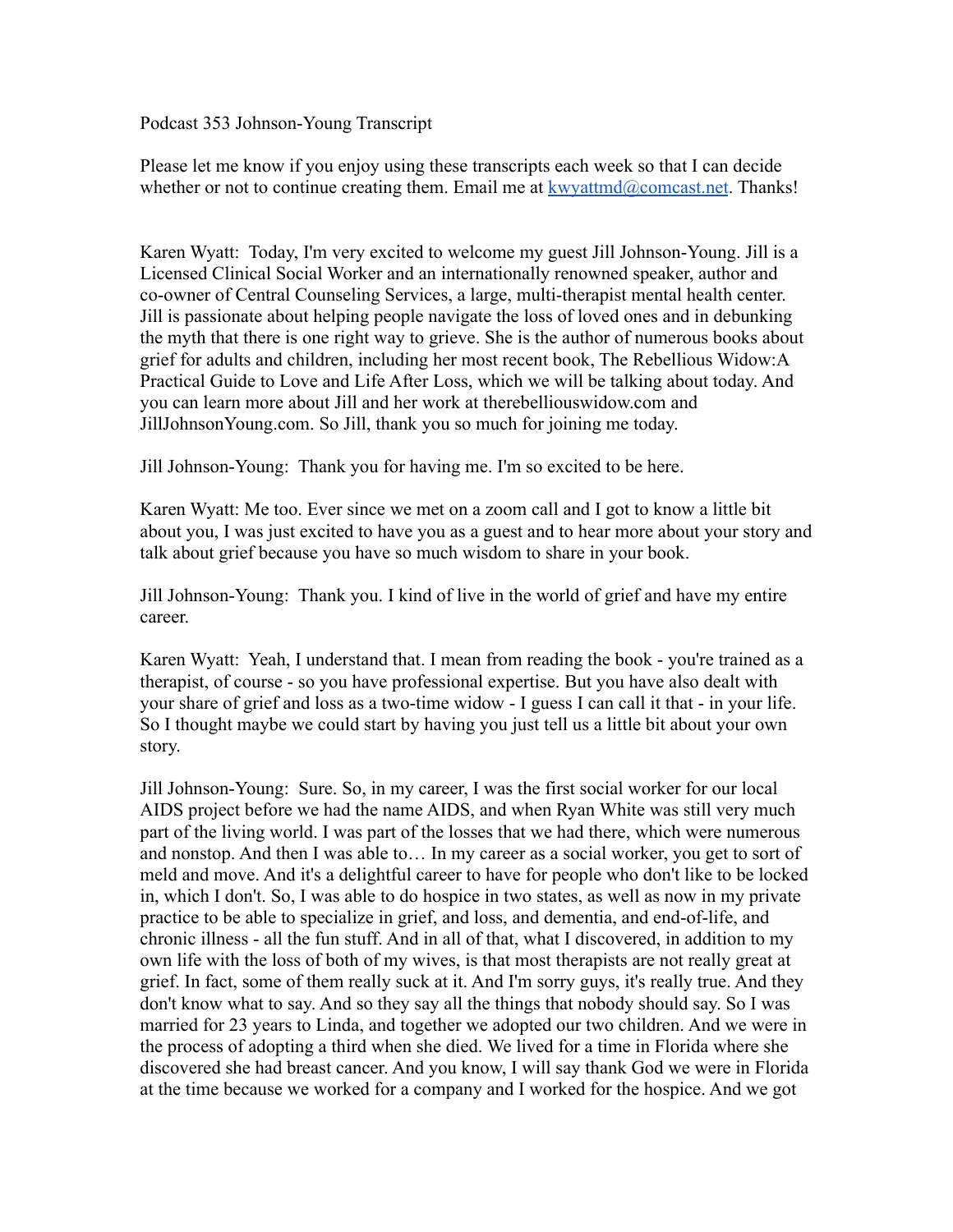all the right care because she was found with 14 positive notes and she was already stage three. And that was a routine mammogram. So ladies, get your mammograms. I'm going in for mine next week. With that, we were told she was going to be dead by December, and that was in July. I remember like this sort of tunnel opening up and the floor feeling like it wasn't really firm. And then I took a look at Linda's face, and I just knew that it needed to be about her. So she looked at the doctor and said, I'm going to focus on beating this. Jill's gonna manage the illness and be the social worker, and we're gonna beat this thing. And she did, she died cancer free. But we were in a car accident once we returned to California and adopted our kids. And she shredded her ACL, and she ended up in surgery and after surgery. She got what they called pneumonia over and over again. And we were in the hospital one day waiting for a pulmonologist appointment that never seemed to happen. And the hospitalist pulled me aside and said, here, take a look at this. That's when we had light boxes - for those of you who remember those when we actually did real X-rays, and they went on up there - and he said that's not pneumonia, that's pulmonary fibrosis. She's gonna die. Take her home. And that's how we discovered she was terminally ill. So with pulmonary fibrosis you get, at most, five years. And she made it to 3.5. And the pulmonary fibrosis came from her chemotherapy. So ultimately the treatment for the cancer that saved her life and gave us that time is what took her life while she was ill. She was very much the nurse that she always was. We gotta plan, we gotta get ready. She fought like crazy; she worked until six months before she died. And she started telling me, after hospice started, "You have to marry Casper the hospice nurse." And I said no we're taking care of you right now. And Casper said, you know hospice comes back and does grief work; we don't come back and marry people.

But she told everybody. She told the minister, the kids, my mom, everybody - this was the Linda plan. She had a three page bucket list, and Jill marrying Casper was on that list. And after she died, it turned out she was right, and I did marry Casper. And it was a very good match, and we were very much in love. I broke all the freaking widow rules. I pissed off a whole bunch of people. And then about six months into our marriage, Casper started with symptoms that made no sense whatsoever. They were global symptoms. And that turned out to be Lewy-Body Dementia. And Lewy-Body Dementia is a no-win. All the dementias are - all 12 of them - you can't survive them. But early onset Lewy-Body Dementia means you have five years or less. And she got three. And she died in 2013. And part of my crew that took care of me while I was taking care of Casper included Stacey, who was the mortician who took care of and met with Linda to plan her funeral and then came and took Linda at the time of her death. So she couldn't say she wasn't warned because she saw all the crazies in our house, including us and all the pets and all that, everybody. She came back because she started seeing blogs I was writing about trying to get Casper diagnosed and trying to take care of her. And I had a smaller group of people because I've lost people who disagreed with how I grieved and disagreed with me being married again because, apparently, someone thinks it's a democracy and they get to vote on whether or not you get married. So, after Casper's death, Stacy and I started seeing each other and now I'm married to Stacy, the funeral director. And we've been together eight years as of this month. How's that for a story?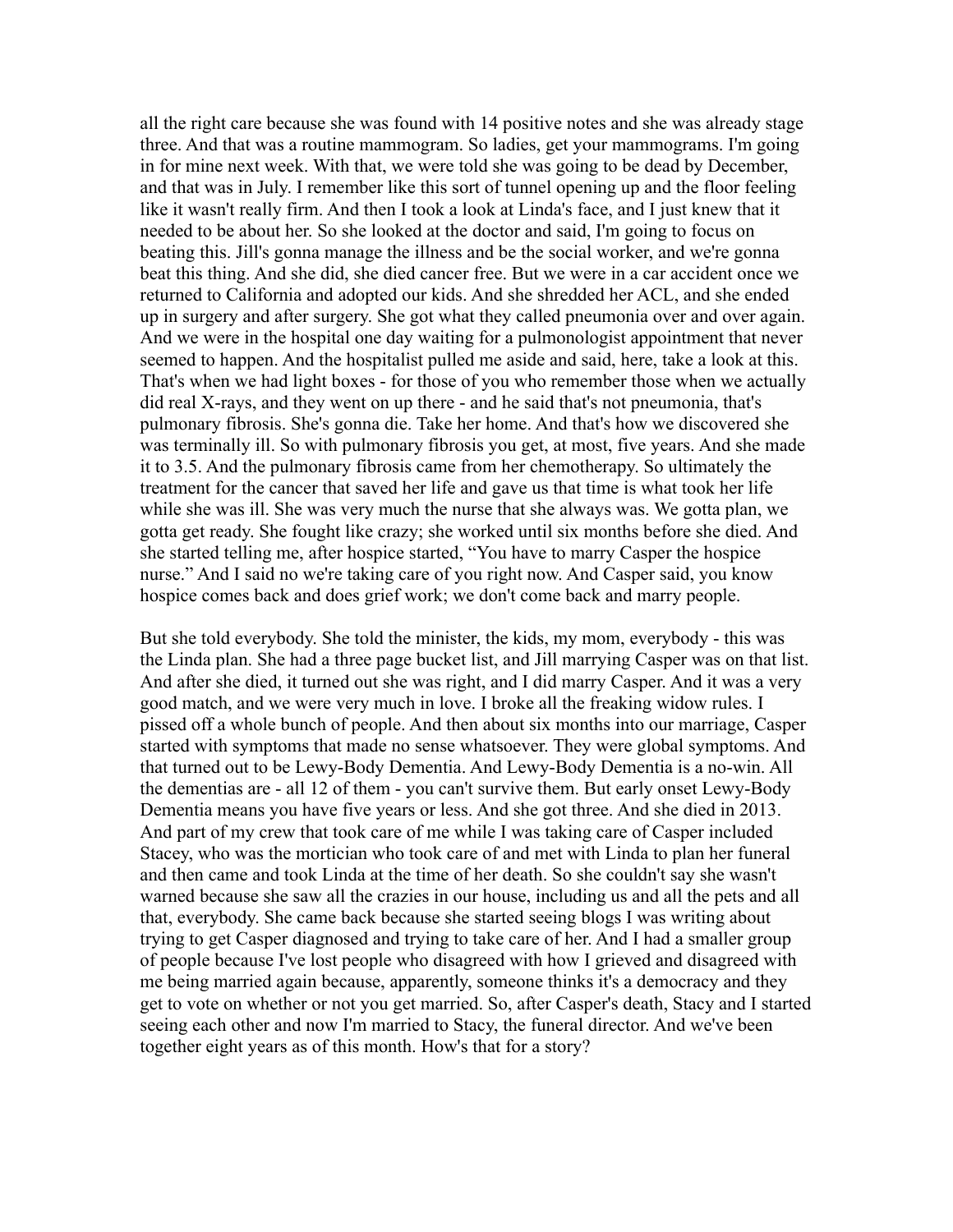Karen Wyatt: What an incredible journey. It's mind-boggling, and I can't imagine - these dual caregiving journeys must have been so intense for you back to back.

Jill Johnson-Young: Exhausting - they were absolutely exhausting.

Karen Wyatt: Yeah. And you saw different types of caregiving, I would think also, because Linda with pulmonary fibrosis and Casper with dementia - different issues you were dealing with.

Jill Johnson-Young: Very different issues. Although Lewy Body Dementia - bless its heart - ugliest dementia on the planet. My apologies to all the other dementias because they're ugly too. But Lewy Body has Parkinsonism, and so you have falls and you have trouble swallowing and you have all the other things that go along with Parkinsonism. In addition to dementia, in addition to psychosis, which is the number one feature of Lewy Body. So she'd have moments where she was completely out of it. She had moments where we were in different periods of time. I woke up one morning, and I was told her parents had been there because we had a flood downstairs. And I said, well that's inconvenient because I've been sleeping without any clothes on. I hope they didn't come up here because, you know - you have to have a sense of humor when you're dealing with this stuff. But then they snap back. So people with Lewy Body remember the loss of memory. They remember the crazy, they remember what your face looked like when that was going on. They remember all of it. So between the two of them it was a lot of energy. And that's why people who are widowed after having long illnesses wrapped around them do tend to remarry and remarry sooner because they did all their grief while they were caregiving.

Karen Wyatt: Yeah. And you already alluded to the "widow rules." And then the title of your book being The Rebellious Widow - I assume that's where it comes from. But I'm just curious to have you explain what the widow rules are that you encountered.

Jill Johnson-Young: The widow rules. They just suck. They really do. And what they are is basically how everyone else wants to manage the widow managing her grief for their comfort. So, don't smile too soon. Don't smile too often. Don't look too sad though, because that makes us sad. Don't look too gloomy because that makes us feel bad for you. Don't say their name. Oh wait, do say their name because then we'll think you've forgotten about them. And for God's sake, don't remarry. Widowers, please remarry. Widows, not so much. There's a huge dichotomy. And it's crazy-making because, unless you've actually walked the walk, only you get to decide that. It's like a scale for me. There's the Betty White, and then there's the Jill. And then there's everyone else in between, right? Betty said she had Alan; she didn't need anyone else ever. She had her dogs. And I obviously needed someone else, and it was well-matched. But I also need my dogs. You can land anywhere, but nobody should be able to tell you how to grieve. No one should try to say there are five stages because there aren't. No one should tell you that you have to finish five stages and get to acceptance because that's not reality. That's anticipatory grief before someone dies. And the widow rules are designed to make you grieve the way it makes other people comfortable and it's not fair to widows.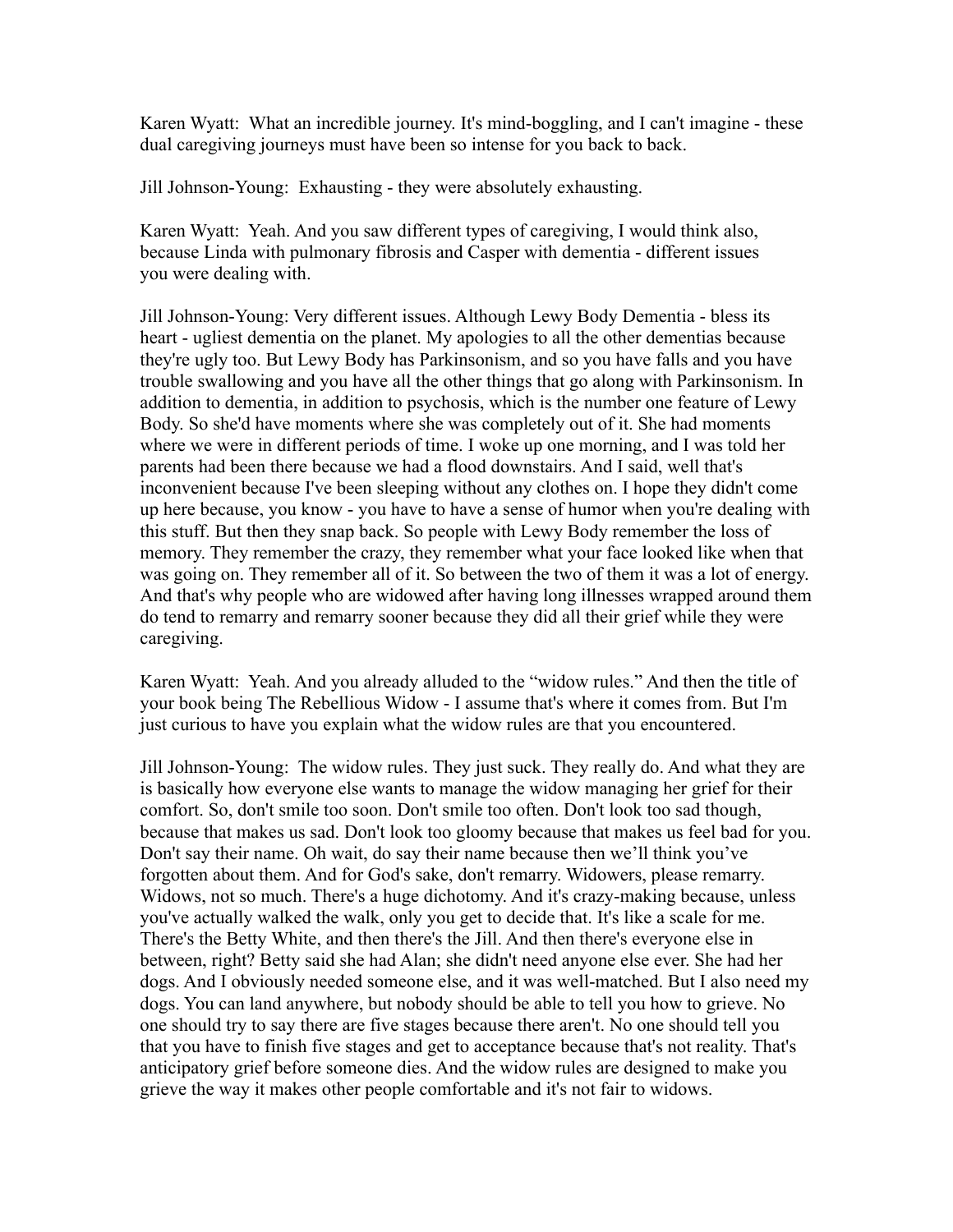Karen Wyatt: Yeah, that's such a good point. It's other people observing your grief process and wanting to control it or direct it a certain way instead of allowing you to have your own experience.

Jill Johnson-Young: I left one job after Linda's death because I literally couldn't get any peace at work. Once I returned to work, I had people coming by, telling me that I didn't look sad enough or I look too sad or I shouldn't have returned so soon or I should be doing more to keep myself busy. I'm thinking, I've got two-and-a-half kids. I'm in the middle of an adoption of a 16 year old from group home care. I think I've got enough on my plate, folks. And I emailed my boss one day and said, I'm gonna put black crepe paper over my cubby and I'm leaving for the day. I can't tolerate this anymore. These people need to stop.

Karen Wyatt: Yeah. It's very interesting judgment, and I sometimes wonder if it comes from people who themselves haven't experienced grief. They just have ideas from maybe a movie they saw or something they read that makes them think they understand what this is about.

Jill Johnson-Young: Yes 100%. Dementia is The Notebook - that's everything you need to know about dementia, which is utter BS. I hate that movie. Love James Garner, hate that movie, right? Because it makes expectations that are just so wrong. And then, you know, with grief, what you should imagine if you want to know how people who are grieving or feeling is that scene in the cemetery with Sally Field in Steel Magnolias, right? Just hit her, right? Because there's tears and there's sadness and there's anger and there's laughter and there's memories and it's all just wrapped up - that's real grief. But if you are in a lot of the widow groups, you'll see people say, if I hear one more person refer to my spouse's death akin to their divorce - when they got to choose that - or their dog or their cat. Grief shouldn't be compared. My loss of my wives is not the same as someone losing a child or a parent. I have lost a parent as well. And in-laws. That's a different kind of loss. But the way I look at grief, is it's something that you deal with and you march through and you finish and you move into whatever new life you want to create, but you get to create it.

Karen Wyatt: And you explained in the book that you and Linda actually spent time together while she was alive going through anticipatory grief together, talking through it, working through it. So it's not like grief begins right at the moment of death and carries on from there. You'd been grieving for quite a long time, probably already grieved when she first got cancer to a certain extent and then - so you had already done a lot of the work of grieving and you got to do it with Linda and process with her, which had to be amazing in a way.

Jill Johnson-Young: It was such a release, and it was an incredible sense of connection because when your intimate partner is dying, much of the intimacy dies before they do, right? And that's one of the topics I like to do speaking gigs on is, let's talk about the loss of intimacy so that people who are working with couples who are dying…Because when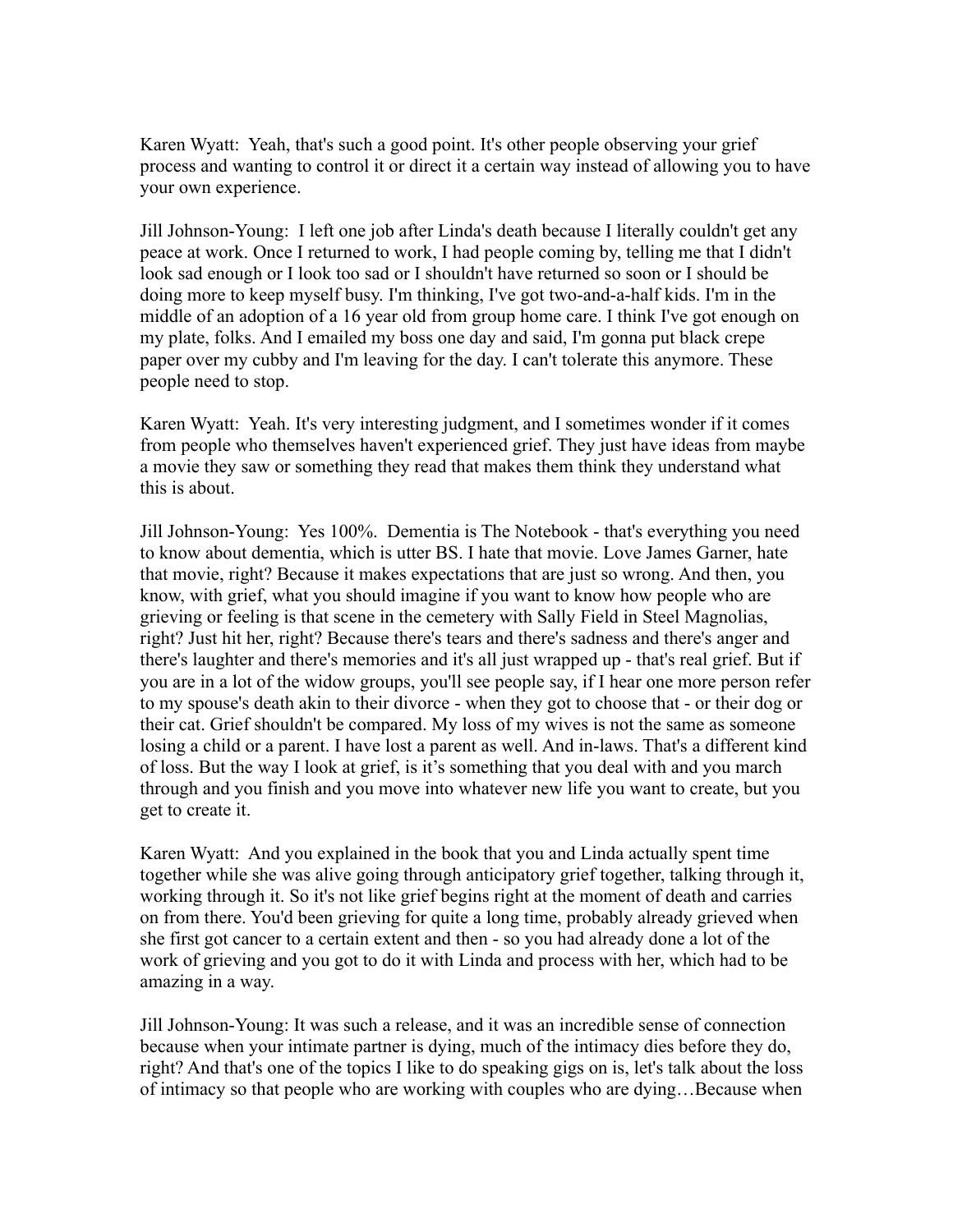one person dies, the couple dies of course. When a couple is dying, we need to be able to talk about that and foster whatever kind of physical and emotional intimacy they can still connect to - we were able to do that. But that's because Linda was an ER nurse and she thought that way. And I was able to do that with Casper because she was a hospice nurse for God's sakes, right? Every hospice should have a nurse named after a friendly ghost.

So we talked about it and in the times where she was more together than not, which was most of the time, she would talk about her death. She would talk about what she wanted for me. We would talk about my future. We would talk about the fact that this wasn't fair because it wasn't. Three years is not long enough. And both of them were dead by the age of 58, which is how old I'm gonna be next week, which is a little bit weird. So yeah, it gives you a sense of, I get to take them with me because they've told me how they want to be remembered and what they want me to take from them into my new life. I treasure that.

Karen Wyatt: Your book and your story have caused me to think so much back to my hospice days when I really feel like - to a large extent - we were not very aware of the grieving, the anticipatory grief of the spouse. I think we were tuned into, oh, the patient is going through all this loss as they're approaching the end of life, but I'm not sure that we paid enough attention to the spouse and I feel bad about that now. But I think that's very common. I think oftentimes the spouse is overlooked.

Jill Johnson-Young: It's 100 percent. The intimacy and the physical needs of the couple as a couple… I actually did some research on it now. It wasn't university research, it was, I have people around the world on my list. And so I sent them all the same survey and I sent it to people who work in the profession as well as grief people as well as people who had lost spouses or were losing spouses. And 100% of the spouses said, I wish someone would talk about this. And 100% of the providers said, there's no way I'm bringing this up. It's gonna feel weird to me, and there's that divide. And at our house, it did come up because we had Casper as our nurse. And so Casper fostered it the week Linda was dying. She was downstairs in our living room at her choice. She said, she's going to be gone by the end of the week. You need to crawl into bed with her and you guys need to make some body memories. Nobody says that. And then when Casper was dying, I went to work and I came home one day and our bed was literally tied to the hospital bed. Both beds had been pulled out from the sides of the room. So there was walkways on both sides and that happened because Casper told the nurse there's gonna come a time soon where I won't be able to hold Jill and I need to be able to do that until the last possible minute. But because of Lewy Body, she had a sleep disorder that could be really dangerous. So we had to have the hospital beds. So some nights I could protect myself. It's classified as lethal now in the ICD, as a matter of fact. But on the good nights and then the good afternoons, we could drop that barrier down and we could snuggle either across beds or she could crawl into the big bed with me. That only happened because she as the patient spoke up.

Karen Wyatt: Wow I love that term body memory. I think that's a great term to use.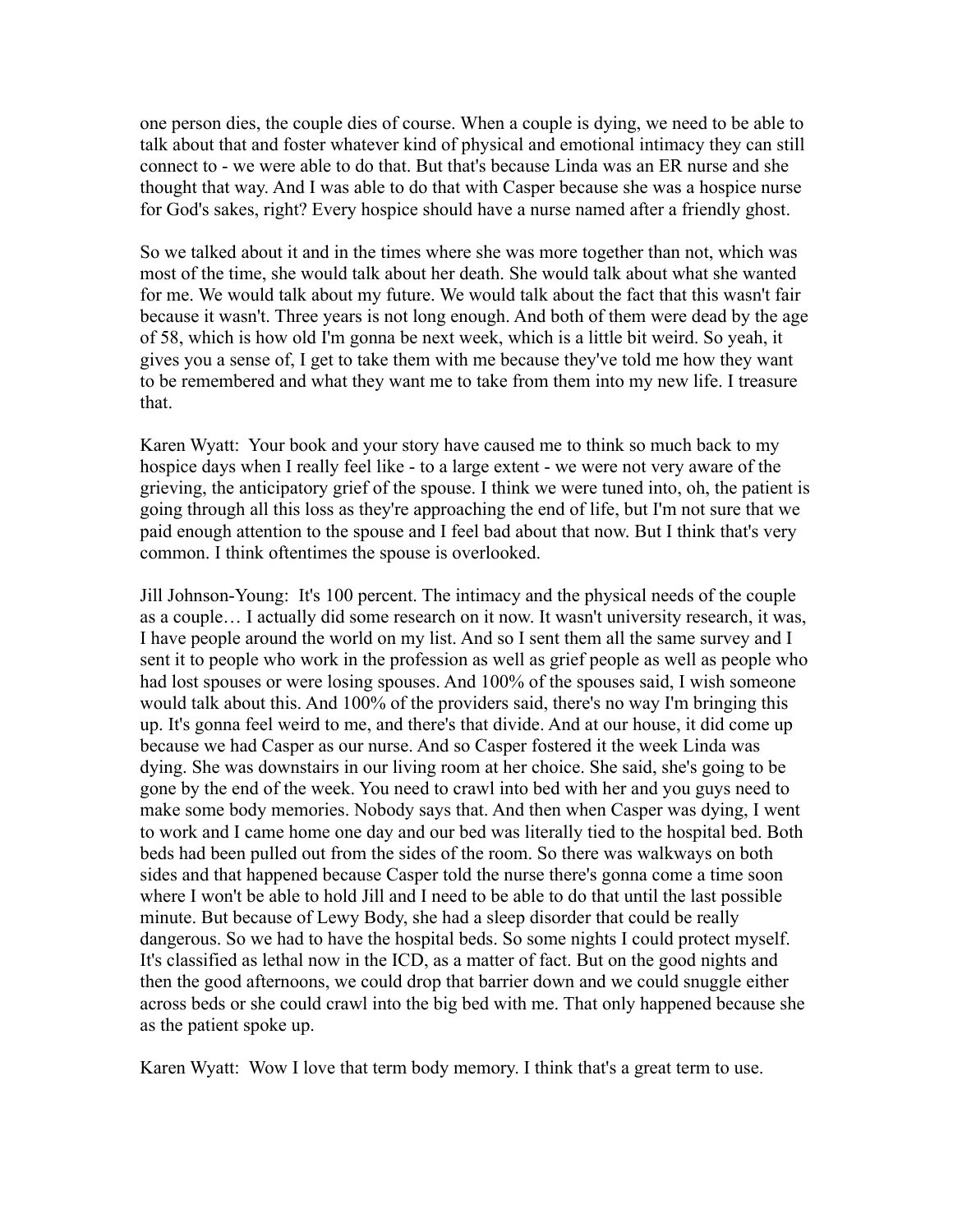That makes it simple for people to understand why that's important that you have many different types of memories with your loved one. But those memories of physical touch and closeness are precious and, as we've said, they're neglected so much during this end of life process.

Jill Johnson-Young: And they're so important during the grief process, right? That's why when I know couples who are dying or even people who are losing other family members, first thing I say is get the camera and take the pictures of hand holding; hold hands and take the picture. Not so much the gel goo to make the hand thing because that's gonna eventually break. Take the pictures. Take a video of you guys holding each other and telling each other some stories. Those will make a difference in the hard moments, especially between 2:00 and 4:00 AM when everyone else is asleep. Alright, so you've got that.

Karen Wyatt: I'm so touched by this because right now in my life, I have a friend who's dealing with a brain tumor and so I'm observing her and her spouse as they're going through this process together and wondering - and sometimes it's hard as a friend on the outside to know - what do I say? What could I tell them to make this journey easier? Because I feel like I have a pretty good understanding of how it could unfold and things that might happen. And I know it's all completely unknown territory for them. So what what should I tell them? How should I talk to them about these things?

Jill Johnson-Young: Ask them if their needs as a couple are being honored by their hospice, and if they don't have hospice yet, make sure they do sooner than later. And make sure it's a really good hospice because you and I both know there are a lot of hospices that are not the way they should be. So that's important. That's part of why in the book I wrote about how to fire your hospice if you've got a bad one because you should take charge of that. But as a couple, they need to take the time that they can to record messages so that he's got messages to - I'm assuming it's a he - he's got messages to listen to afterwards that say I love you. That's hugely important, to make sure that there are instructions for whoever is going to be there not to take the sheets after she dies. Let him have those and the bedclothes because people want to be helpful and they want to get busy and they destroy some of the most precious of stuff that nobody thinks about.

Make sure that they're talking about what do they want and what does he want? What does she want for him? There's a new book that just came out right now by Rabbi Steve Leder. I don't know if you know him but I absolutely adore him. And his new book is basically the ethical will but it's written in non-Jewish terms. What do I want for you? How do I want to be remembered? What do I want for your future? And it's literally a workbook. I don't work for the man, but I love his work and I recommend that now frequently because it creates those conversations. I found that it was important for me to be able to just sit with Linda late at night. She couldn't sleep anyway because she worked nights and she couldn't breathe, you might as well just sit up and talk all night and we talked about everything. You know, what childhood memories, what did she want for our kids to have memories? What did she want me to do for our grandchildren? All of that. I've got.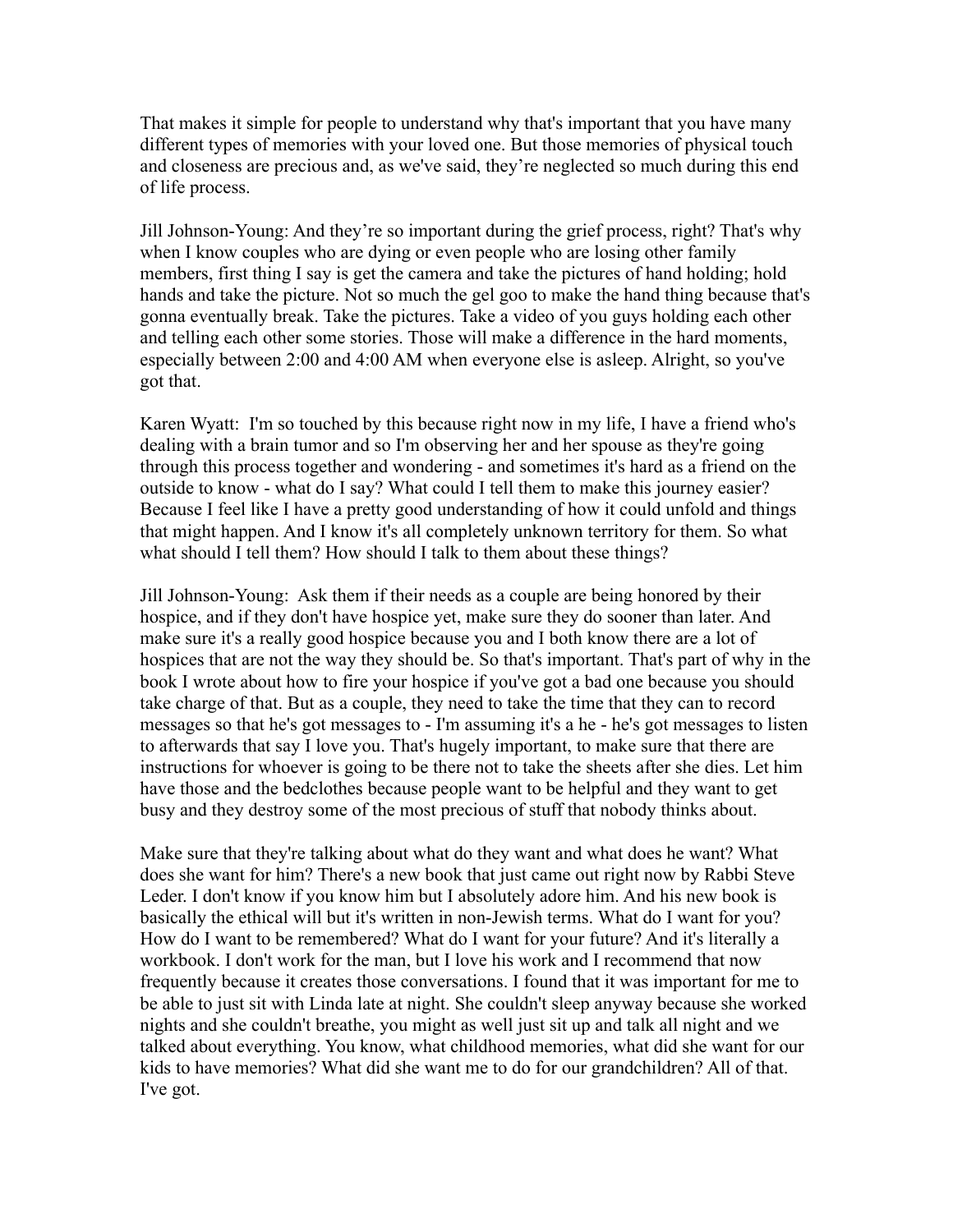Karen Wyatt: That's beautiful.

Jill Johnson-Young: Yeah.

Karen Wyatt: I love that. These are great suggestions. These will be really helpful to me. And I know you emphasized in the book also the importance of the caregiver caring for themselves to make sure they maintained their health. And you had a lot of really good suggestions there of things I hadn't thought of. But making sure the caregiver doesn't feel guilty asking for certain things or asking to talk about things or even wanting to plan out their own future and talk about the fact that they will have a life after the death of the spouse because that's the reality.

Jill Johnson-Young: And you can't; you really can't ignore the reality because it's sitting right there. You know if there's a hospital bed in your house and you've got hospice, somebody's going to die. And as a former hospice social worker and a double widow, you know "die" is the term. And so you do have to talk about it, and you have to be prepared for it. Linda wrote her own obituary and she did it with one of my best friends. She didn't want to do it with me. So Wendy came in and sat and did it with her. She planned her own funeral. She set the dress code because she did not want black at her funeral. We wore Angels' shirts; mine said "first coach," right? And Hawaiian shirts. We had Hawaiian shave ice at Casper's funeral because she loved Hawaii. We did those things to make that a celebration of them and they could plan their own celebration.

Linda wanted a luau to say goodbye to everyone and she died much too quickly to allow us to do that. Had she lived, we would have had a wake for her while she was still alive.

Karen Wyatt: That's so powerful. And also hearing you say that Linda on her bucket list included her thoughts for you and, in a way, giving you permission and encouragement to move on, find another relationship, don't be alone the rest of your life, be with someone else and that she wanted that. She loved you, she wanted you to have that. Because you were a young woman and, well regardless of what age, where she just wanted you to be with someone.

Jill Johnson-Young: She knew that I had the kids and our kids had some like, they were all older and getting out of foster care. So you know, there's some stuff that goes with that. But she knew the kids had bonded to Casper and trusted her, and she wanted me to have joy in my life again because she knew just how exhausting her illness had been and she completely acknowledged it. The problem with all of that is the people in the household know that all of these conversations are happening and the people even just right next door across the street or across town, although they consider themselves, you know, best friends or whatever. They're not hearing the conversations and they're not in that space. They're not grieving yet, right? My girlfriends grieved with me ahead of time because they were there. But most people were just sort of still doing that, "But we can still hope. We can, you know, maybe this will go longer." No, it's not, it's not going to go longer. She can't breathe folks. She had 3% of her lung tissue left when she died and her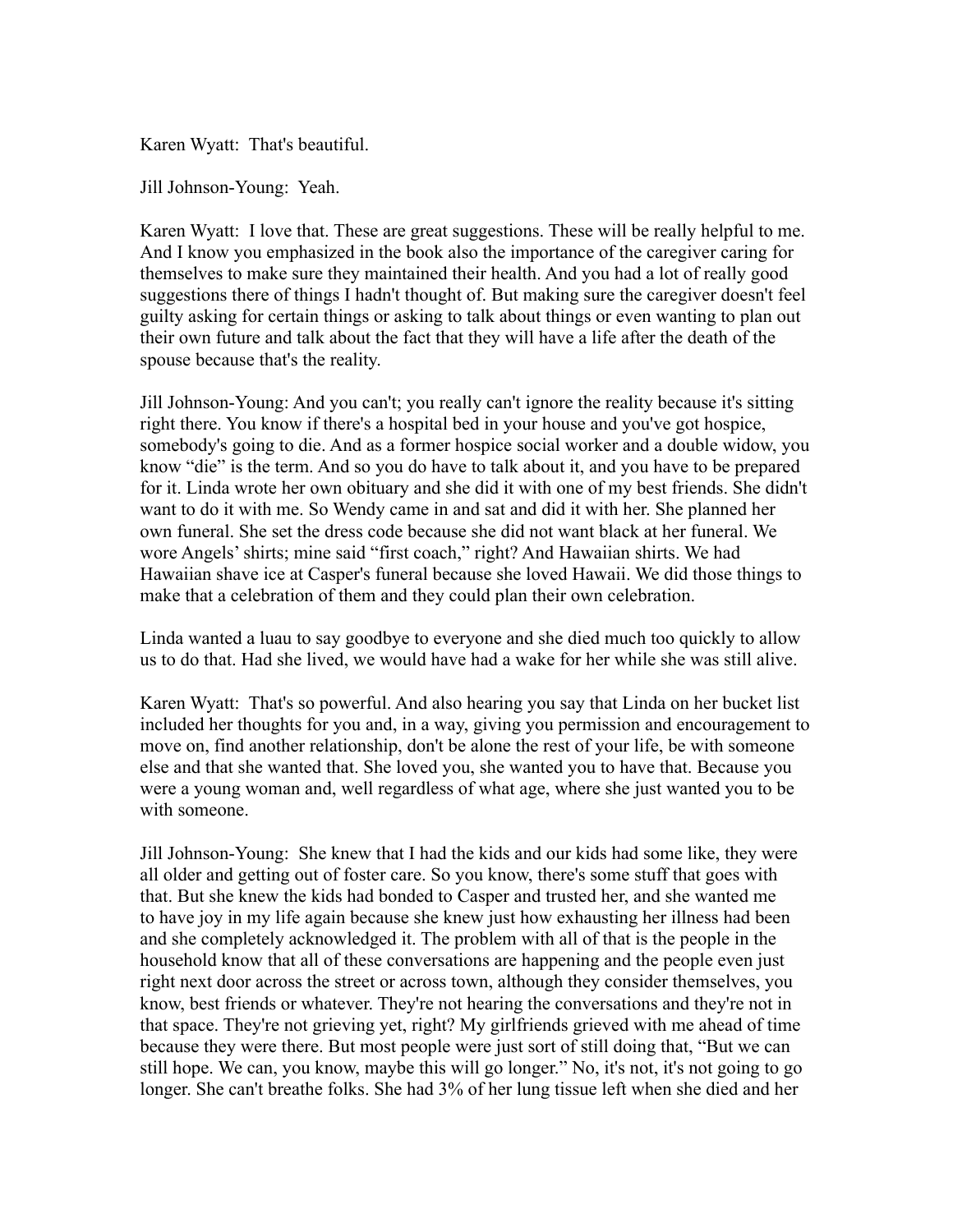heart was functioning at about 10%. There was not much Linda left, although her sense of humor was there and her great big warm heart was there. And so for her to be able to pack into that, I want Jill and the kids to go have a life, I want Jill to have support. I want Jill to be able to lean on someone. That was important to her and she knew that. And you know, we've had seven years of illness - between the two illnesses - out of 23 years. That's a significant portion of a life together, right? And so she wanted me to have that, and I'm very grateful to her for that. And I'm grateful that we had those conversations. We just happened to be a good match, and having a nurse around means things are practical.

Karen Wyatt: That's true. Very true. Well, you made a really good point that people in your outer circle - who are not in the middle of everything that's happening - their grief doesn't begin until the death occurs. And so they're completely oblivious to the fact that you've been doing all this anticipatory grief work in advance. And they assume that your grief is beginning at the moment of death as well. So they overlook the years and months and days and nights of grieving that you've already done in this process.

Jill Johnson-Young: They're not privy to it. They're not privy to the back injuries and the shoulder injuries. My left shoulder is thrashed from lifting and carrying and - God help you - wheelchairs? A tip for anyone who's got someone who's sick, get the transfer chair that has the four small wheels because the ones with the big wheels will thrash your shoulder and you will have that for the rest of your life with you, right? So I was able to do that grief. I was able to be relieved when she took that last breath. It was stunning. It was mind numbing. I remember sitting in the window still thinking, I'm never going to get to four months. But by four months, I was really, really okay because we've done all that grieving. And the cool thing about marrying someone who knew your late wife is they knew your late wife and you could talk about her.

Karen Wyatt: Yeah, that's true. They are actually part of your grieving process as well, not a total stranger to it.

Jill Johnson-Young: Casper made sure that, you know, on Veterans day that I took the kids to the cemetery and put up the flag for the navy for Linda because she was retired navy. And she made sure the kids brought Linda's memory into every single event because she wanted to honor Linda. And not many folks understand that who are outside that system. They see it as replacement, like when the dog dies and you get a new dog which dog people all know, you're not replacing your adding to. You don't replace. But other people outside the system don't get it. And so for them, it's a challenge because they don't see that you are in fact continuing the love you had for your late spouse in the context of the relationship with the new spouse who you also love in a different way. I don't know if that makes sense. But it makes sense to my brain.

Karen Wyatt: Yeah. Yeah. That makes sense to me. And I wanted to talk a little bit about first, as I said before, your book is so helpful. It's full of tips that come directly from your experience, I can tell.

Jill Johnson-Young: Boots on the ground!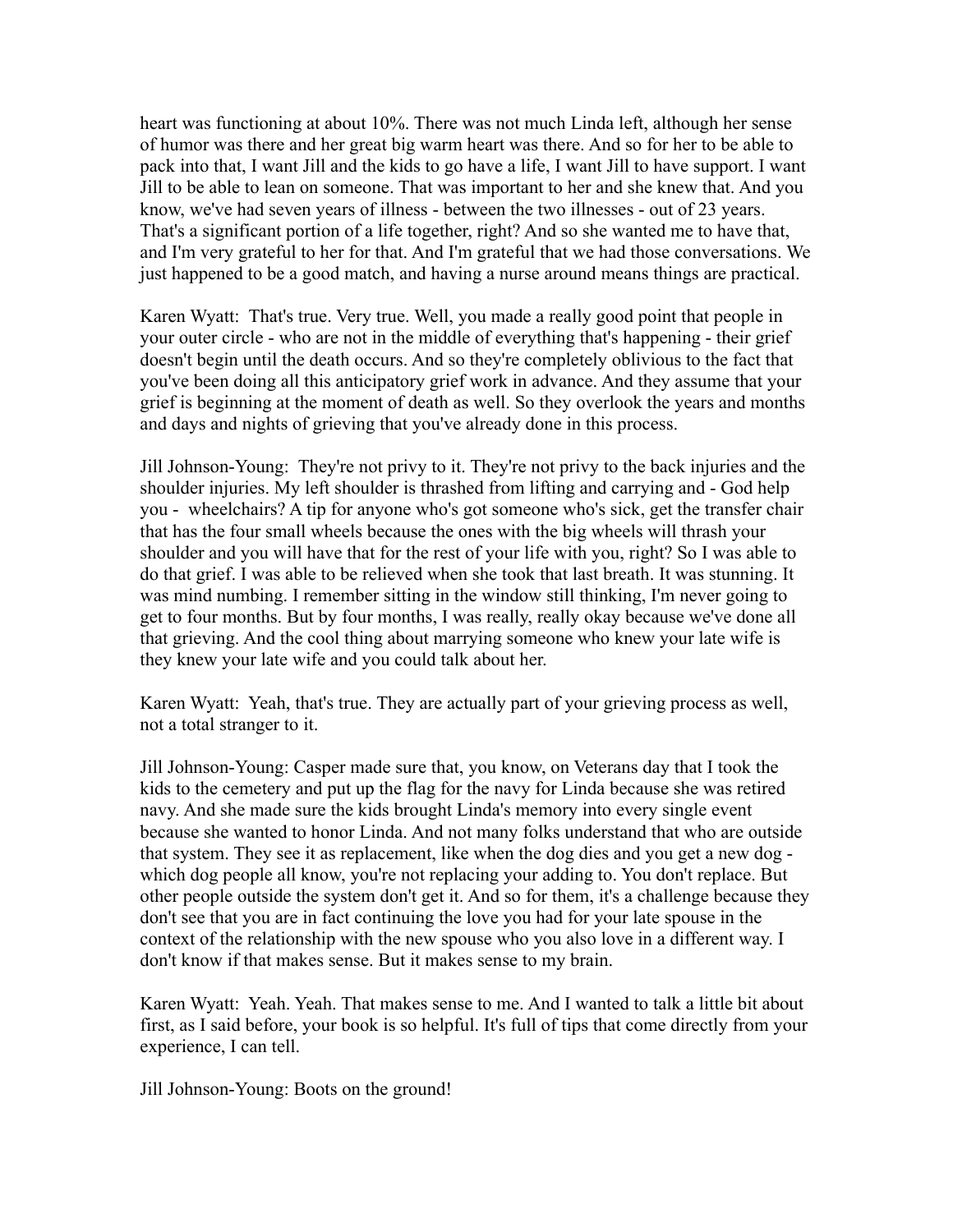Karen Wyatt: Tips for caregivers, a couple of you talk a lot about: setting boundaries, which I think many caregivers have a problem with. And one thing you did was make lists of things you need people to do. So a list. So you could just hand it to people. Here, do these things to help. And then a list of things not to talk about. I love both of those.

Jill Johnson-Young: Don't talk to kids whose parent is dying about the parent dying. Talk about school, you know, take them to the mall. As long as they're wearing a mask these days, right? Do the things that kids need to do. Don't tell them that they should be grateful that they're going to have an angel in heaven. Please don't ever say that, right? And it's important if you're losing a spouse to have help. And one thing that caregivers don't do universally is ask for help. Oh no, I got this, I can take that. Nope, I can do that, too. I was traveling for work seeing foster kids in northern California by a plane with Linda at home with one of the kids. And I'm thinking back at, it was like sheer insanity, and I finally had to say, no, I need help. I need someone to come in and do these things and these things, and I don't have the energy to get them to youth group. Can someone pick him up and take them to youth group tonight, right? I need someone to mow my lawn. I need people, and that gives people who want to help an opportunity to help within the context that they are able to.

Karen Wyatt: That's so true. And I like the idea of having a written list because you can hand it to them, and they get to choose from the menu what they would like to offer when they step up. Because so many people do come forward: let me know what I could do, what can I do? And that it seems like that's a nice easy way to say, here's what I need. And you don't have to constantly talk about it or talk through the list. You have it written down and you can show it to them.

Jill Johnson-Young: Can you be in charge of setting up a mail train? We didn't have those when mine were sick. But can you do that? Can you take over my phone? Can you answer my emails that are, you know, people wanting updates? Because I don't have the energy. It's mind boggling to me that, when someone is losing their spouse, that other people are expecting individual responses about how things are going. You don't have the energy for that.

Karen Wyatt: Yeah, you're right about that. That sometimes the caregiver is expected to also take care of other people who are upset and grieving and wishing for more information. The caregiver ends up being the point person that other people come to expecting some kind of support and help from the already exhausted caregiver.

Jill Johnson-Young: Or the griever. I have those conversations every single day with my clients, whether they're in the process of losing or they've already lost and, you know, they're mind blown that someone would say, I'm so sorry about your loss. You know, it's really hard for me. Can you help me? And so we practice, you know, I really can't. I'm sure you've got people outside your circle that you can reach out to, but I need the support right now. And if you can't support me, then, you know, we can catch up in a few months.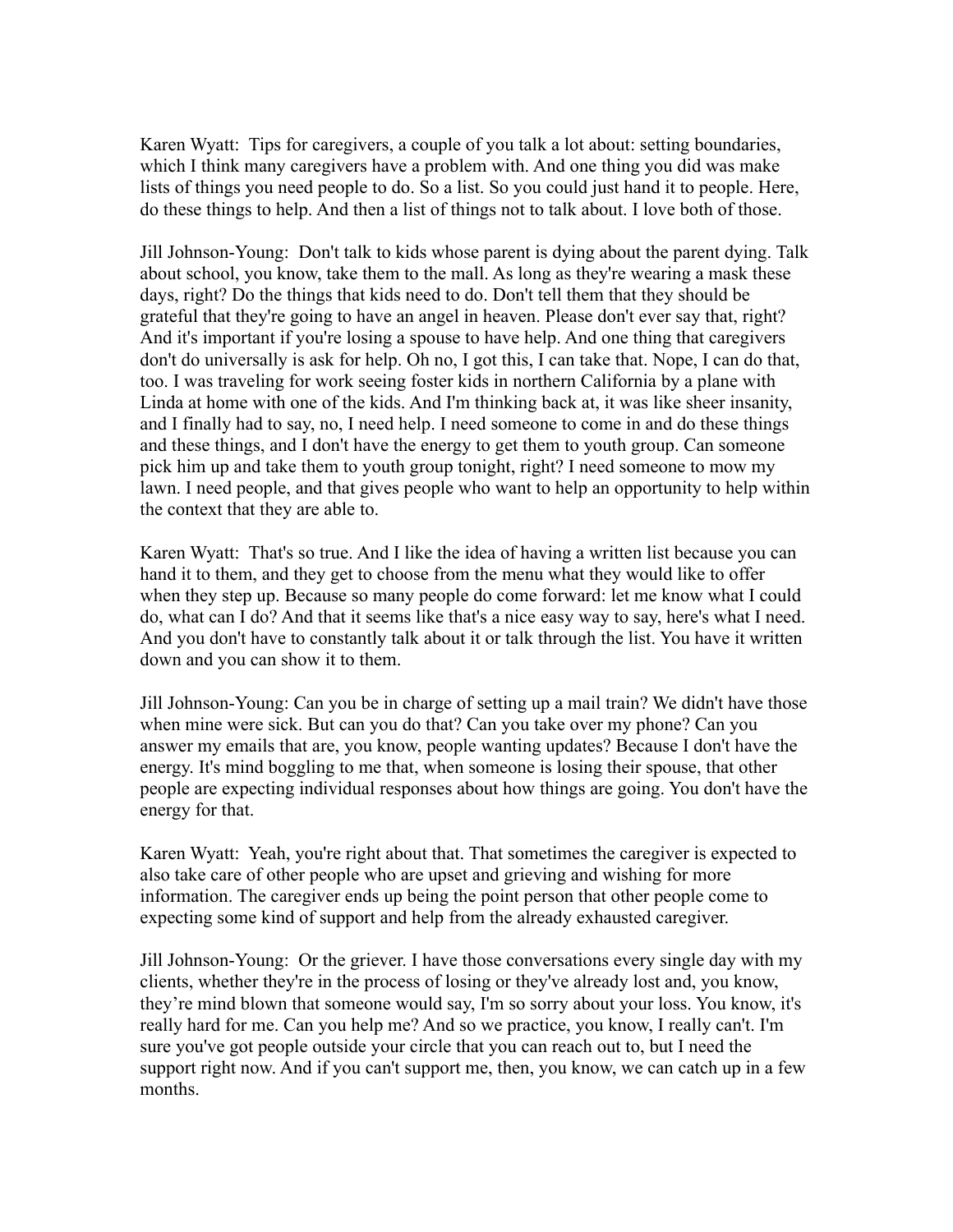Karen Wyatt: Mhm.

Jill Johnson-Young: Boundaries.

Karen Wyatt: Yes. Perfect.

Jill Johnson-Young: Put that hula hoop around you and keep it tight.

Karen Wyatt: It's so important. And it's not rude, it's not thoughtless. It's essential.

Jill Johnson-Young: Self-care.

Karen Wyatt: Exactly.

Jill Johnson-Young: Self-care is not a spa.

Karen Wyatt: And part of this problem is other people just don't know; they don't know better. They don't know that they're burdening the caregiver or the griever. They don't know they're asking for too much. They can't see that. So we have to show them. We have to point it out to them.

Jill Johnson-Young: Right. And they think they're being helpful by saying, tell me what you need, but the caregiver knows they're saying that because it makes them feel good to say it. But there's a large chance that they don't actually have the energy or the inclination to do that, and they've got a busy life too, right? And then after the funeral, the grieving widow looks around and everyone's gone back to real life and they're trying to rebuild their life. But if they do it in a way that upsets everybody else's widow rules, then those people have time and energy to come back and tell you about it. And it's not fair; if someone is going to lose their spouse, they get to decide what they want to do with the rest of their life because they're the ones that have been left behind.

Karen Wyatt: Another really novel suggestion that I read in your book - you mentioned that you found adults to connect with your children as they were going through Linda's dying process, and after her death, other adults outside the family who could kind of help look after them. So talk about that a little bit.

Jill Johnson-Young: You know, I'm a social worker, so I tend to micromanage a little bit; I will admit that. And so I knew we were gonna have a crowd. And I had three kids. And I knew I needed to focus on Linda, and I knew these would be my last hours at some point with her, as well. And so I spoke individually to people I trusted and assigned one of those people to each of my children. The children didn't know it, but the adults did. And they all committed to being there regardless of the day or time when she was dying. And those folks kept an eye on the kids and sidled up to the kids. And then when that child looked like they were in distress, that adult simply plucked that child out of the room and took him off to the side and got him something cold to drink or hung out with them in the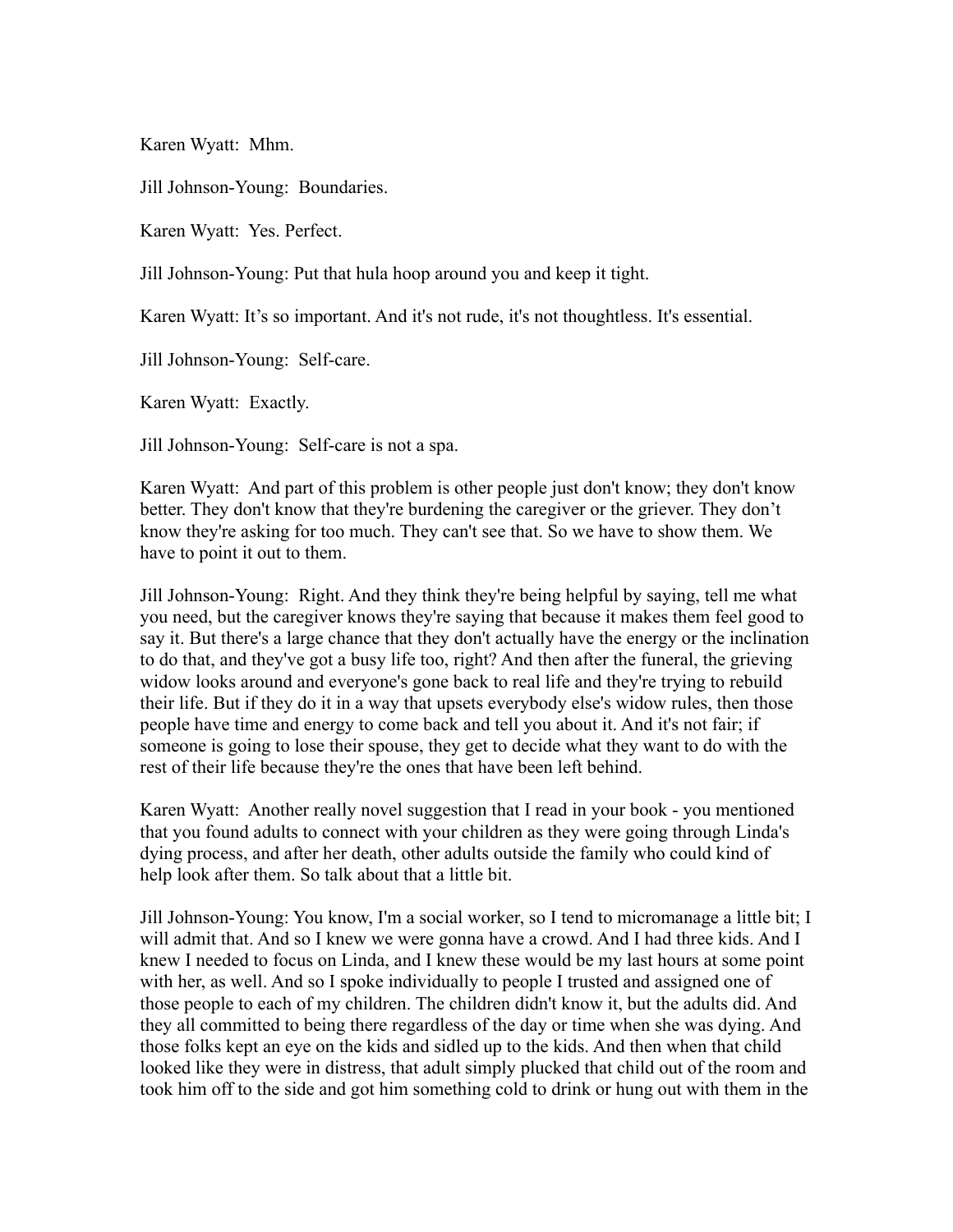front. They spent time with them. These same people had eyes on them at the funeral; so that if it got to be too much, that adult could take that child and exit. And each of the kids at some point needed their adult. And it was hugely helpful to me because then I could focus where I needed to be, which was on my dying wife.

Karen Wyatt: Exactly. Because as a wife and a mother, you couldn't possibly have the time or energy to care for all of those people who needed you. And definitely the kids needed attention as well. It just couldn't come from you in that moment. And I think that was really brilliant to have people who knew them well, who would recognize when they might need something else that you were not able to provide. Because think of all the stories we hear of people who talk about, in their childhood, when they had a parent die and no one tended to them. No one was with them. No one talked to them.

Jill Johnson-Young: And they were afraid to go to their other parent because they were distressed. They need someone.

Karen Wyatt: Yes, and that's so brilliant to actually plan it and ask adults who know the child, please be there for this child. This child only. You just have one child to look after.

Jill Johnson-Young: Everybody gets a kid.

Karen Wyatt: It's part of your job, and that's how you're going to help this whole situation. And I mean, I don't know but I would imagine that really helped the grief process for your children as well.

Jill Johnson-Young: It helped their grief process and it helped the helper too, because the ones that I asked to do that helping were people who were not necessarily comfortable with grief and loss. But they were steadfast with my kiddos and part of their lives. And those folks really helped them get through those really hard moments. And it meant that while Linda was dying - she died on Good Friday of all days. And I had all three of my kids and my niece and nephew and my twin nieces and the cats and the dog - like everybody was on this hospital bed. I don't know how everybody fit. And I was kind of perched on a windowsill leaning over Linda, but I knew that all I had to do was look up and I could catch the eye of those adults, and they could come and grab the kid. And that when Linda did die, that those adults could take those kids when they were ready to leave the room- underlined when they were ready - and hang out with them a little bit, and steady them up a little bit. And likewise at the funeral, I walked in - of course they always have the front row assigned to the family, right? Well we have a big family. So there were like four rows. I took the front row, and I ended up there by myself with all three of my children and my niece and nephew and a giant stuffed frog that we had bought my niece and nephew for Christmas years ago. And I didn't have enough arms. And I was speaking and they were all speaking. And it felt like a business management system more than a funeral for a little bit there until I remembered I had the helpers. And then I could say, you know Sherry, will you take Carrie? I could whisper, and zing - she was gone. Right? And that helped. Our youth minister came down from the front of the church to sit with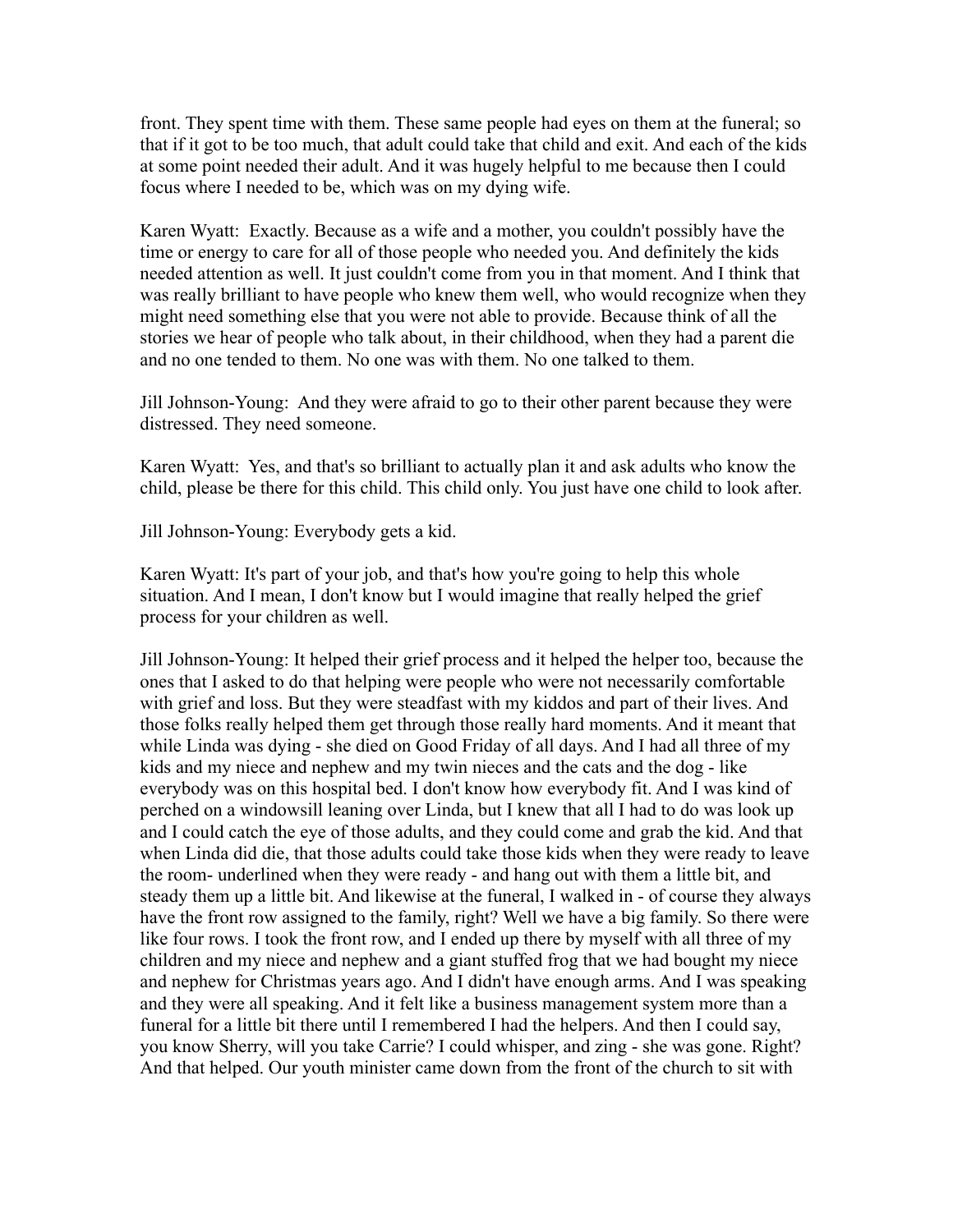one of our kids because she was one of the helpers. It helped. I can't recommend that enough to anybody who's facing a loss.

Karen Wyatt: Yeah, that's very nice, and it's the first time I've ever heard that suggestion before. So that's something about your book. It's full of things that I haven't thought of before or heard about, but it's so valuable to anyone going through this. And I want to back up a little bit because one of the early chapters is on receiving the diagnosis. And having just experienced this with my friend, this is really the first time in my life when someone I love has witnessed receiving a terminal diagnosis. So in spite of all this hospice work dealing with all kinds of different people, it's so different when you witness the moment. And it was challenging and devastating in so many ways. So I wanted to have you just talk a little bit about that and share some of your wisdom.

Jill Johnson-Young: The date of diagnosis is… it's funny, it's got the same initials as date of death, D.O.D. And it feels very much like the beginning of the other D.O.D. And sometimes folks are expecting it. Sometimes they're not. I had no idea that pulmonary fibrosis even existed, although it kills a tremendous number of people and it's 100% fatal, and 60% don't survive the first six weeks. So we were ahead of the game already with that. But I remember standing in that hallway - and then a second time when Linda went into heart failure because PF also tans your lungs, which tans your heart so your heart can't beat normally. So you end up in heart failure as well. So we were at the cardiologist. And he said yes, she has right sided heart failure. She's just gonna die sooner. Take her home. And again, you already know she's dying. But there's that, what did you just say? It's a stunning, jarring moment for your brain. And for the spouse, it's a little bit about, oh crap, now what about me? Which reverts immediately to, I need to caretake right now. I need to be the supportive spouse. I need to make sure that I respond in a way that meets your needs, not my needs because I'm a social worker. I'm gonna hug you, but not everyone is a hugger. My current wife is definitely not from a huggy family, right? So their first response is not the hug, it's to stand by and sit for a moment and breathe. But what do you do with that? And how do you incorporate that? And after Linda and I met with her pulmonologist who was a friend of hers and he told us you are now on hospice, you're going to be pushing up daisies soon. There's nothing you can do. And those were the words he used. We went to a place here in Riverside called The Mission Inn which is just beautiful and has a really old bar from the turn of the last century. And we had a glass of the most expensive cabernet they had and sat for a moment and just sort of went through where our life had been and what this meant for us and how she wanted to manage it. And we texted the kids and said, we're gonna be back late, and immediately they knew she was dying. It wasn't even a question; it was a statement.

And when we got that moment with Casper - it took forever to get her diagnosed because neurologists are not great with dementia. Point of order for any neurologist listening, you need to be better at dementia and much better at Lewy Body. It takes an average of five neurologists to get that diagnosis right. And it took us three years out of three and a half. And I was the one who had to suggest the diagnosis. And when he finally said the words - and I love that neurologist, he was the best one we ever had - we went out and Casper was with it enough to say, that was the bad one, right? That's the one we didn't want.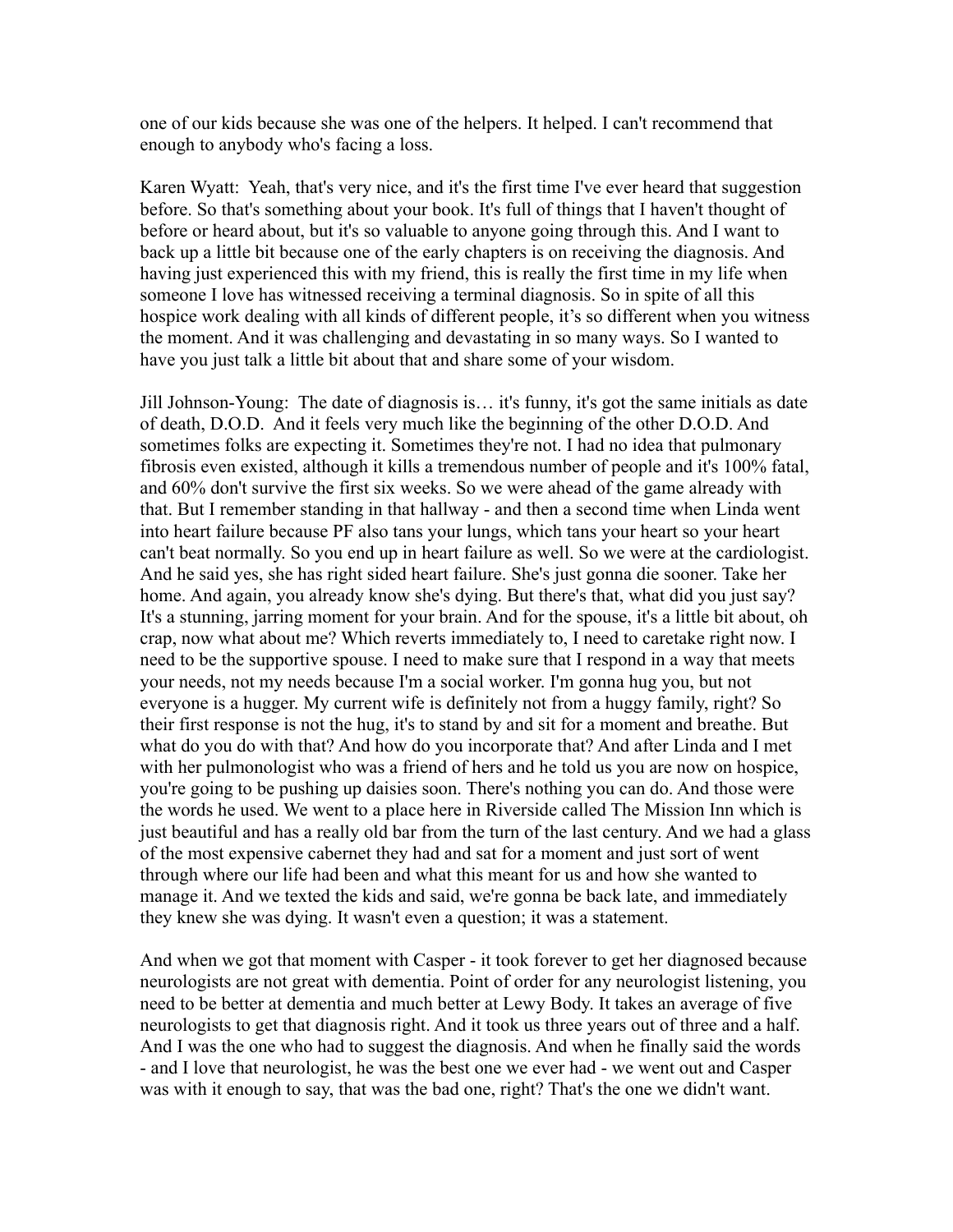Yeah. So how much time do I have and how much time do we have? And then we had lunch and she choked. And I started to get up, you know, here comes Heimlich Jilly, right? And she said, sit down. And she said, and no feeding tubes, don't even think about it. Like how many people would go from choking to no feeding tube?

Karen Wyatt: A nurse.

Jill Johnson-Young: A nurse is exactly right. And so we got her POLST form done right away and got the doctor to co-sign it that day so nobody would do a feeding tube. And at the end of her life, she went 37 days without food or fluid. And I had to look at that POLST over and over and over again to know that I was doing what she wanted. And I stood by it, which is no mean feat for a caregiver because other people are making all kinds of suggestions about how you're killing your loved one.

Karen Wyatt: I was going to say that's also an area where there are plenty of rules that other people want to impose on you.

Jill Johnson-Young: Right? You're killing her. You're keeping her from having fluid. And that's not true. But you have to know end-of-life. And that's where we need to have conversations more. And that's why I wrote the book because I had tons of blogs I wrote. And I talked to an editor and she said, Jill you don't want an autobiography. No one wants to read that, nobody. They want to know what to do. And so the book was written for folks who are managing an illness that's going to be terminal: managing hospice, managing the dying process. Because nobody talks about that. And then managing your own grief and doing it your way so that other people don't try to manage you because there are books like that. No, not at all.

Karen Wyatt: And another aspect that you write about is facing all these challenges as a same sex couple, which I know there are obstacles there as well that you have to overcome.

Jill Johnson-Young: And they're growing obstacles because of the current political situation. It's going to only get worse from here. We were on the cusp of Prop 8. Linda and I fought Prop 8. Linda and I celebrated the end of Prop 8 for that brief moment. That's how we managed to be legally married. And then when she died, Prop 8 died for us. And then Casper and I couldn't get legally married until Prop 8 died with the Supreme Court. And so when Linda had her first surgeries in Florida, we had powers of attorney, durable power of attorney, all the documents you could ever have. And all the nurses there had to say was, yeah well we don't believe you're a couple so we're going to disregard all of it. And that's exactly what happened. I was locked out of her hospital room. The nurse blocked the door with the bed - and hear me correctly. I love nurses. I've been married to two of them. But some of them just need to not be in the profession, and she was one of them. It's easy to be discriminated against in so many ways, and it's easy for people to discriminate without telling you they're discriminating.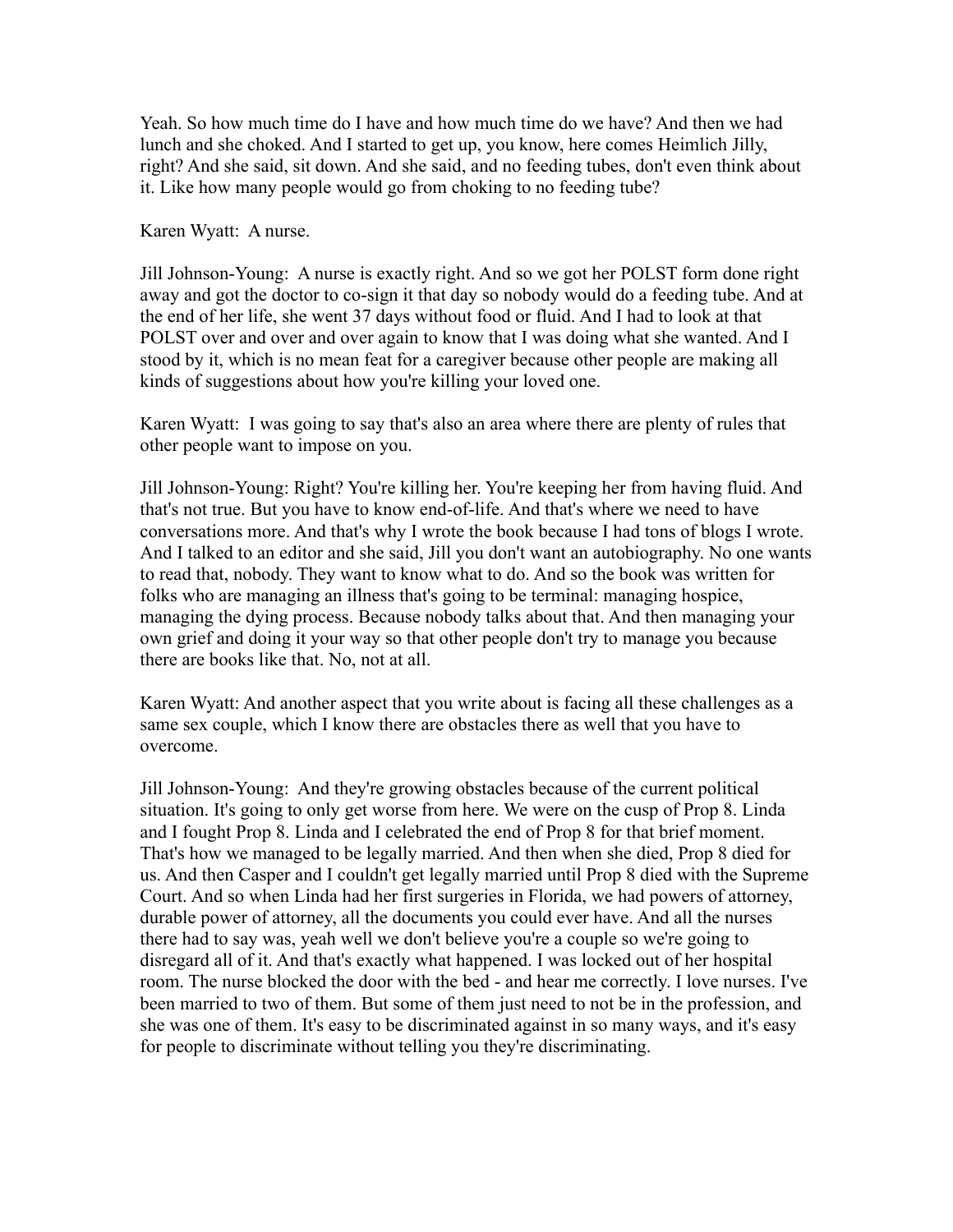We were delayed in getting Linda's legal disability paperwork because the nurse practitioner and her pulmonologist office disagreed with our marriage. Like she had some power to disagree. So I had to finally get the raw paperwork from the office and she had crossed out the words "wife" and "spouse" on every page, and wrote "significant other" in quotes. Like they say they're significant others because she wasn't going to give the documents to me. She was going to let us go without income. She was going to let me not be able to feed my children because she had a need to discriminate, which is mind boggling to me.

Karen Wyatt: It's alarming to me that even having documentation and legal power of attorney and healthcare proxy forms - all of those - that that could be just disregarded.

Jill Johnson-Young: When Kaspar had to have a heart procedure, they did a heart cath and they were still trying to figure out what's going on with her. And we were legally married at that point. We checked in and the person in registration at our local hospital said, do you have your marriage license? And I looked at her - it was the same hospital where Linda had worked and had worked for many, many years. So they still knew me, and I'm a rabble rouser. I've been in every newspaper. I've been on every news channel. And you google me, you'll find me. So the other person in registration knew who I was and that saved us because she pulled that registration clerk aside and said, you are messing with the wrong couple. They're going to sue us and you. And all I had to say was, did you ask them for their marriage license? Because I heard you just say they're married. And she tried to say, I have a right to ask. And I said, we're going to go. You're gonna be sorry. They switched out clerks. They took our marital status, and we were married again. But they can erase you just like that.

Karen Wyatt: Oh that hurts. It hurts to hear that story and to see that, even within the medical system, there's that much discrimination. And how much awful burden does that add to your caregiver journey and the grief that you're experiencing already?

Jill Johnson-Young: And how much does it scare the patient who's afraid that, if you've upset the caregiving staff, that they're going to then in turn retaliate, right? So Casper was afraid to have me step out even for a second because she was afraid they were gonna retaliate against her. And that's a real fear. I slept at the hospital in Florida because Linda was afraid to be alone. Once we had pushed the envelope on "Jill gets to know what's going on," her surgeon refused to give me her pathology report. He said, I told her what I found. She was asleep, dude. She's been in surgery for four hours. I told her. You can wait. And he could, he could do that. And he did. Because that's the way that he believed his beliefs overrode our relationship as a married couple. And my need to be able to take care of my spouse.

Karen Wyatt: Wow, I'm curious as you, having worked in hospice, did you experience any of that kind of discrimination within hospice from hospice staff? Because my hope is that hospice is a little more inclusive. But I don't know, I don't know for sure.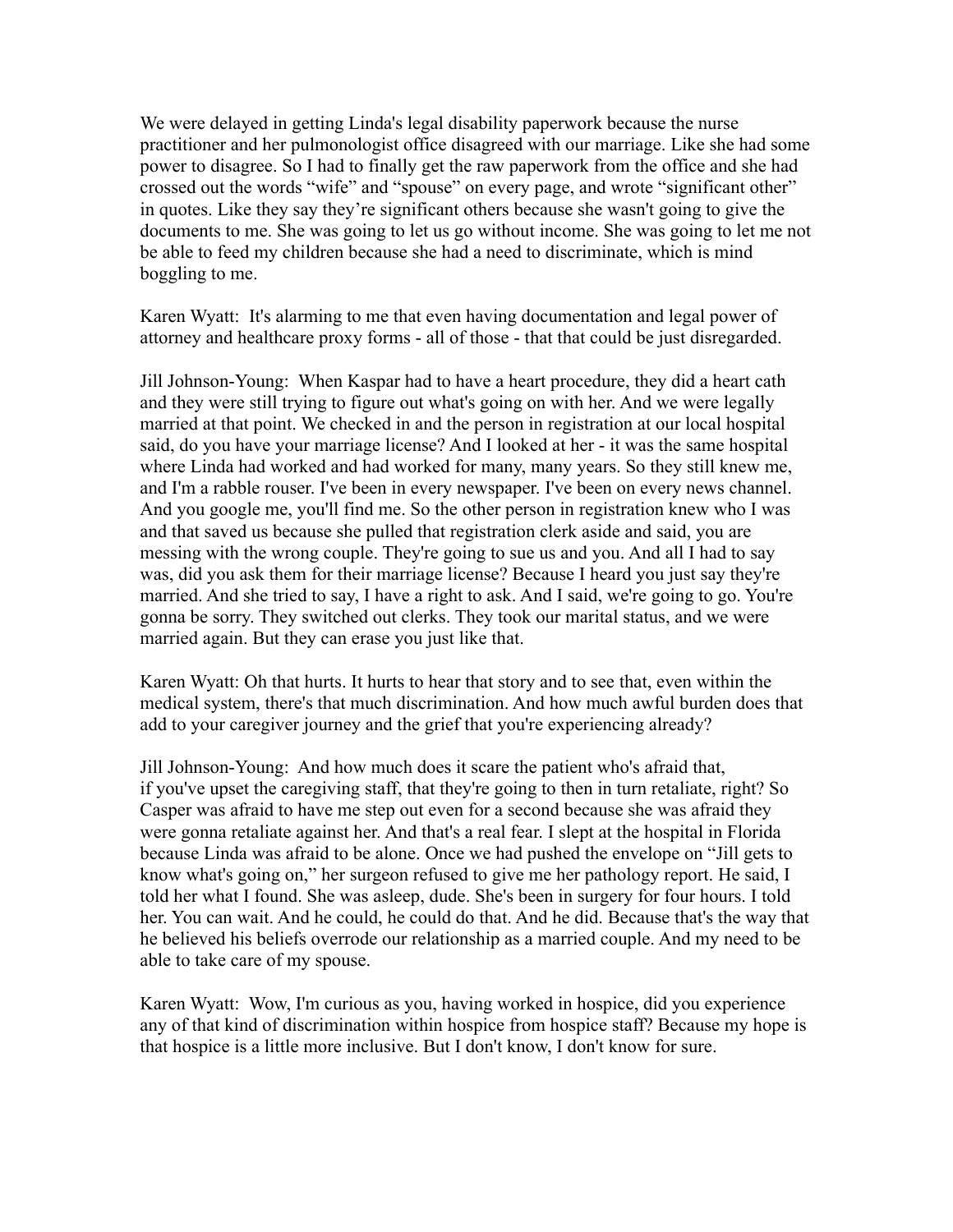Jill Johnson-Young: You know, our hospice that we had for Linda turned into the hospice that I went back to work for in hospice. I didn't see any discrimination. I saw nothing but profound respect for her. Our doctor was and is an exceptional hospice doc. He's the one who goes out and sees his patients, right? He knows every one of his patients. And he recently took care of my late father-in-law.

But when Casper was dying, the staff came and said goodbye to her - and she was a beloved nurse there. And one of the nurses who had cared for Linda too, I walked her down the stairs after she'd come to say goodbye. And she said, she was looking at our wedding picture, which was in our hall stairwell. And she said, you know, I never believed in marriage for you guys and I still don't. I totally disagree with it. I'm glad you had each other, but I disagree with your relationship. Now, why she had a need to tell me that while my spouse was dying upstairs, someone that she had worked with and called on hundreds of times… Casper had saved her butt a couple of times. But she still had a need because of her beliefs to tell me what her beliefs were and to vomit them all over me. And I was like, bye wow. So it's you know, it's there, you just don't always see it. And you're right, hospice staff are completely different.

When I worked for hospice in Florida, we had a huge number of AIDS patients. And I saw our staff, who belonged to some of the most fundamentalist churches, step right up and show the greatest of care and dignity and love for our patients and no questions asked. I saw one young man who was dying, who literally made himself die 12 hours earlier so his dad couldn't get his ashes because he knew his dad was on the way from Ohio and he needed to be cremated right away. So his mom and his partner could get his ashes and go scatter him before his dad could get there because his dad was hateful. And our staff just stepped right up and cared for these folks. But it's there, like in every community, it's there. And you know, in the mortuary community, my wife Stacy saw lots of discrimination and heard lots of stuff in the back room. The trans community faces that all the time right now with being misgendered after death.

Karen Wyatt: Yes.

Jill Johnson-Young: In California, we have a law now that says that the way that a person presents is how they have to be presented after death, but in other states, not so much. Right? Stan can become Susan again and be wearing a dress in a casket.

Karen Wyatt: Yeah. It's shocking that we're still dealing with this amount of discrimination.

Jill Johnson-Young: It's only gonna get worse again. You know, our current Supreme Court seems to be bound and determined. So I'm fearful, and I don't use that word lightly. I am very much fearful about what's coming. We've had more than one discussion in our backyard coffee time about when retirement comes - is there another country? And I didn't want to have to have those conversations. And I'm caring for my mom with dementia next door right now, we can't go anywhere. I have grandchildren here. And we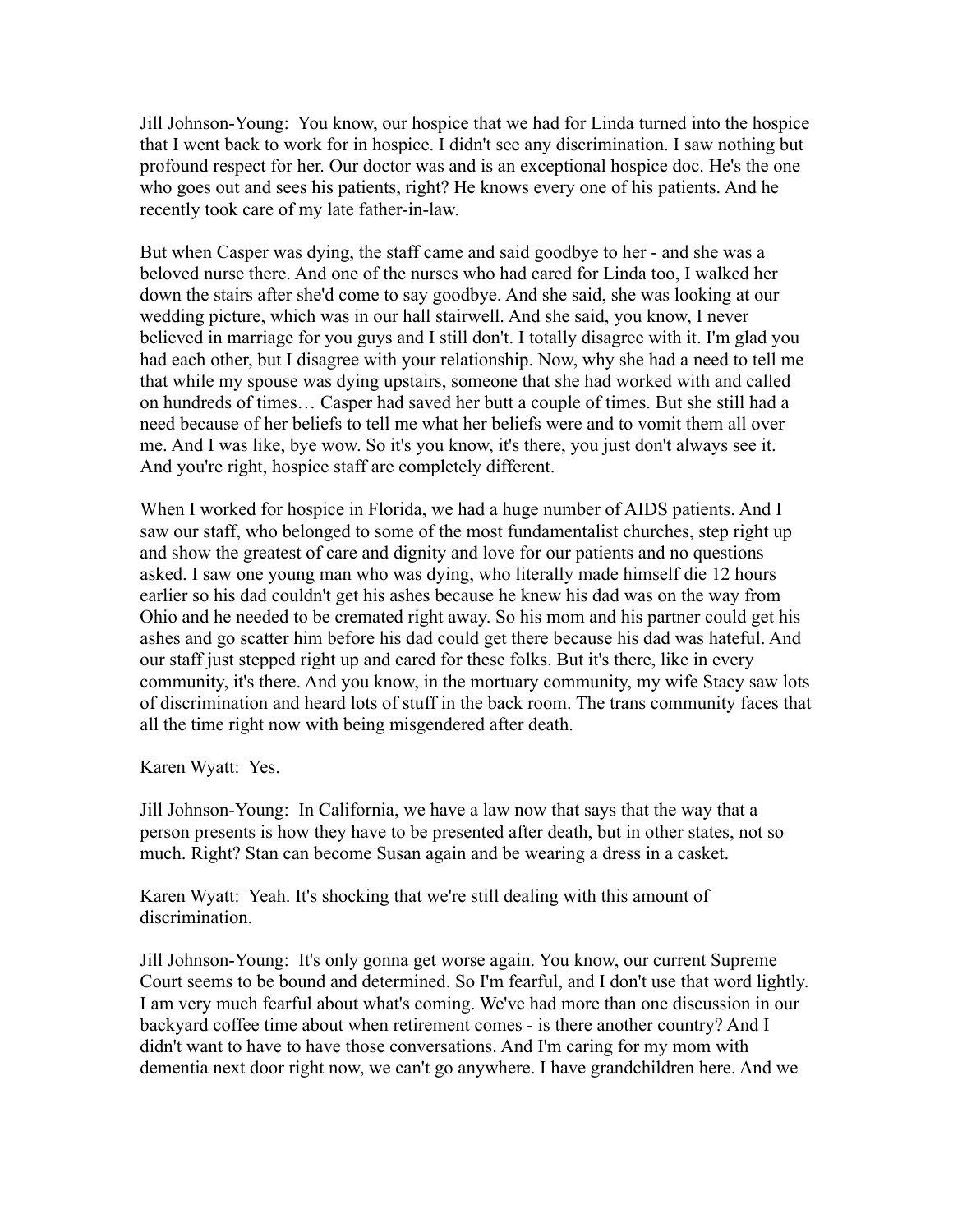have six poodles right now who are seniors who need care, and you can't take them just about anywhere. But it's a scary time, and the discrimination is going to come back.

Karen Wyatt: Yeah. Unfortunately. So we all need to be aware of it and we need to be aware of the impact that it has on individuals and their lives.

Jill Johnson-Young: And we need to make sure that, when we're in hospice teams and we're in IDT meetings, that we are referring to couples as couples. And not only caring for them as a couple, but also making sure we're reinforcing for everyone around the table that this is a couple. And regardless of who the couple is, they deserve all the same support, care, and dignity for their relationship, all of it.

Karen Wyatt: Exactly. I mean that's basic human goodness and dignity.

Jill Johnson-Young: You would think, right? And we need to make sure that when someone is in the grief work with that hospice, that we're acknowledging who it was they lost and then supporting them and whatever they want to do in their grief, not what we think they should do in their grief.

Karen Wyatt: Exactly, right, allow them to be the rebellious widow!

Jill Johnson-Young: To be the rebellious widow and to adopt all the senior poodles on the planet or whatever they're going to do.

Karen Wyatt: Well, one thing I really appreciate from our conversation and from your book is your use of humor. And you emphasize that - how important humor is. And even during these really challenging dark times of life, humor can make all the difference.

Jill Johnson-Young: It does, and it's the only way. That's the way hospice staff keep themselves emotionally healthy. I have found - with great love and reverence - the sick and twisted humor the hospital people have behind closed doors and on cell phones and text messages because it's self-preservation, and it helped us a lot. And I use humor with my grievers because grievers don't have people laugh at them very often, right? They get that look, people say, oh, I'm so sorry for your loss and they screw up their face. And they, even when you're wearing a mask, you can see the look and imagine what they're looking like. Grievers want to have some laughter in their lives and they need to. We know it changes our endorphins. We know it changes our cardiac system. We know it clears our heads. We need to really work towards that. You don't want fake humor, but you definitely want to have some humor introduced. And it's a great way to talk about intimacy with a dying partner because you can ask, all right, which one of you made the first move, right? Humor and yet also looking at the intimate part, and it works really well.

Karen Wyatt: Yeah, that's great. A great way to tie those together. And I think just giving ourselves permission to laugh, whether we're a caregiver or we're a care provider coming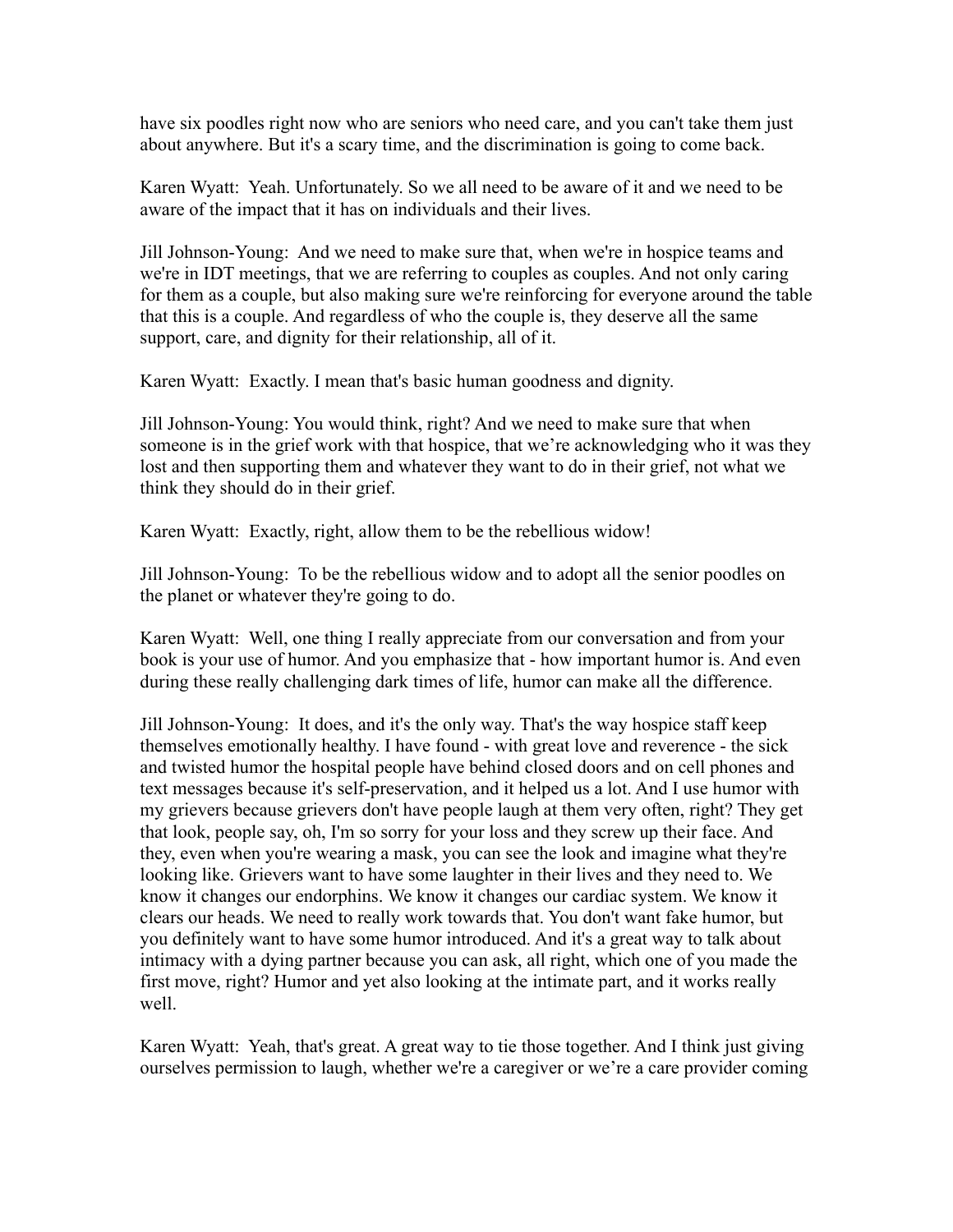into the situation to know that there's permission to see the humorous in any event and to bring that up.

Jill Johnson-Young: Right. And you know, we had one of my favorite hospice nurses, Jenny. I said, you know, I really don't want to be doing this anymore. This is really awful. I hate this. She said, I get it. You are doing what you have to do with the situation you've been handed. You didn't get to vote on it. We don't either, but we'll get through it, Jill, we'll get through it. And then she said, what's the hardest part? And I said actually cooking the dog food because we've always kept our dogs' food at home. And the next day, a nurse showed up with packages of home cooked dog food. And they were labeled so, one of them said naughty reindeer. And one of them said chickens who talked back, right? So we even, just in that, the humor was injected. And so every time we opened a bag, we had a little moment of a smile. It doesn't take much to inject humor into the situation in a most appropriate way. And to lighten it up a little bit.

Karen Wyatt: Such a good point. A good, a good thing for all of us to remember. And I mean, looking back on this entire interview and all the things we've covered, your information that you share and your wisdom is just so valuable, Jill, and I'm really grateful to you for that.

Jill Johnson-Young: I'm grateful that you have this podcast. It helps a lot of people. And you know, we both know how very little the conversations happen about grief and loss and death and dying. And you know, I remember saying 40 years ago, we need to talk about this more. And I'm still saying it. I'm like, seriously? It's been 40 years, what happened? I know we're still trying, still trying to make a difference. Still trying to make it part of everyday conversation, which is where it belongs.

Karen Wyatt: Yeah. Well tell us a little more about your other books. Well, first of all with The Rebellious Widow, where can people get that?

Jill Johnson-Young: Everything is available on amazon. The Rebellious Widow is also available at therebelliouswidow.com. I'm available at Jilljohnsonyoung.com, which sounds really weird to me because social workers are not generally "dot com," but now I'm a "dot com." And you can also find me at centralcounselingservices.com. And I see people only in California because of state laws, but you can find the books on amazon. I've got books for children about My Pet is

Sick, It's Time to Say Goodbye, Someone I Love is Sick, and then Someone I Love Just Died. They are written for children, but in words that children understand and appreciate. They have hand drawn artwork with an artist that I found in South America who is amazing. And so they show things like someone in a hospital bed, and they talk about, it's okay to ask the person there to help you get into the bed so that you don't hurt your loved one. But you can crawl into bed and hug them. People around you are grouchy right now. It's not because of you. You're going to go to something called the visitation probably. Make sure you don't have to wear scratchy clothes and that you get to go out for ice cream afterwards. I totally set up parents for ice cream and donuts in these books, flat out ice cream and donuts, right? Don't fall in the hole at the cemetery. It'll scare your mom.